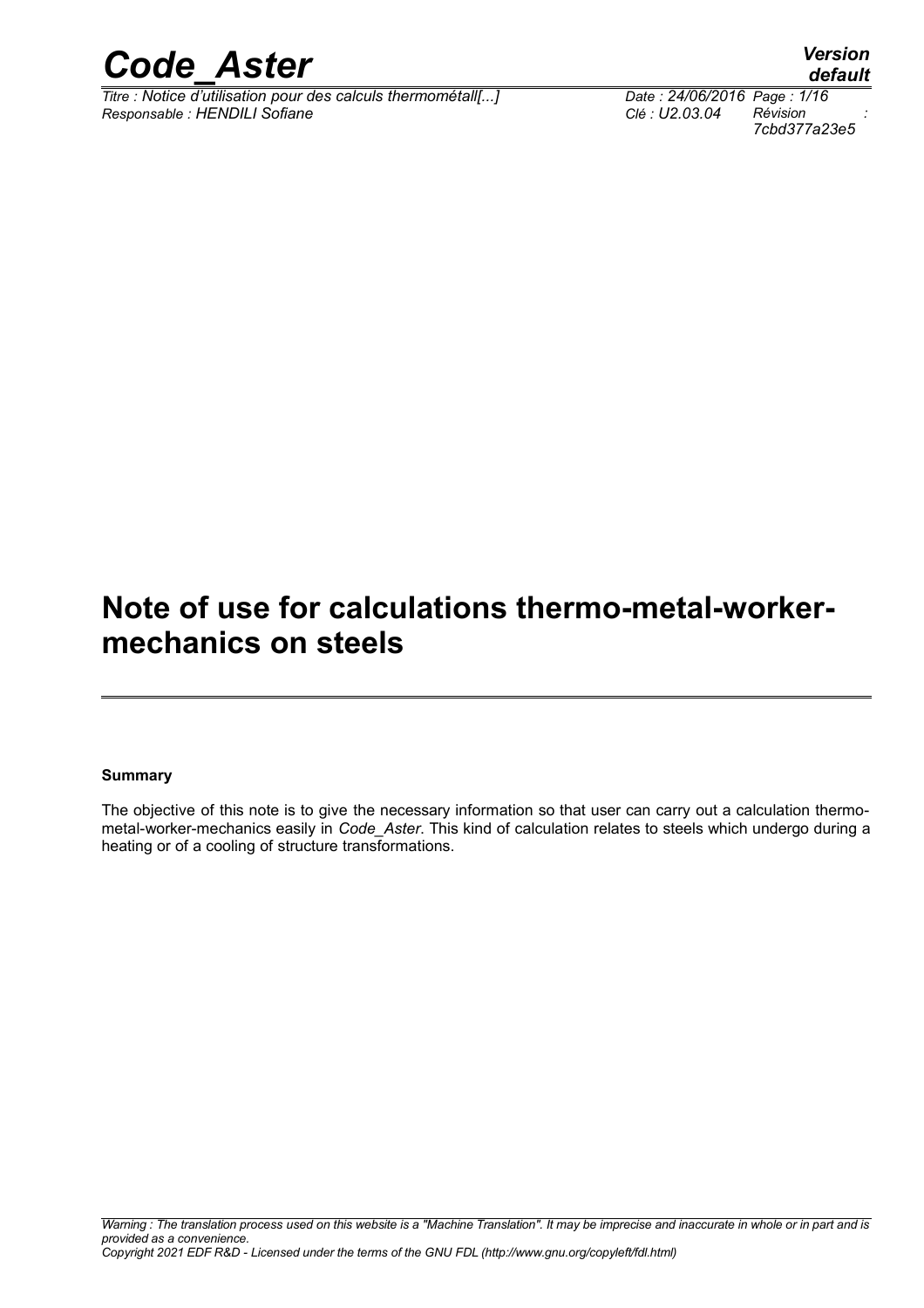*Titre : Notice d'utilisation pour des calculs thermométall[...] Date : 24/06/2016 Page : 2/16 Responsable : HENDILI Sofiane Clé : U2.03.04 Révision :*

### **Contents**

| 2.1.3For the part mechanical behavior with effects of the metallurgical transformations models. 6 |  |
|---------------------------------------------------------------------------------------------------|--|
|                                                                                                   |  |
|                                                                                                   |  |
|                                                                                                   |  |
|                                                                                                   |  |
|                                                                                                   |  |

*7cbd377a23e5*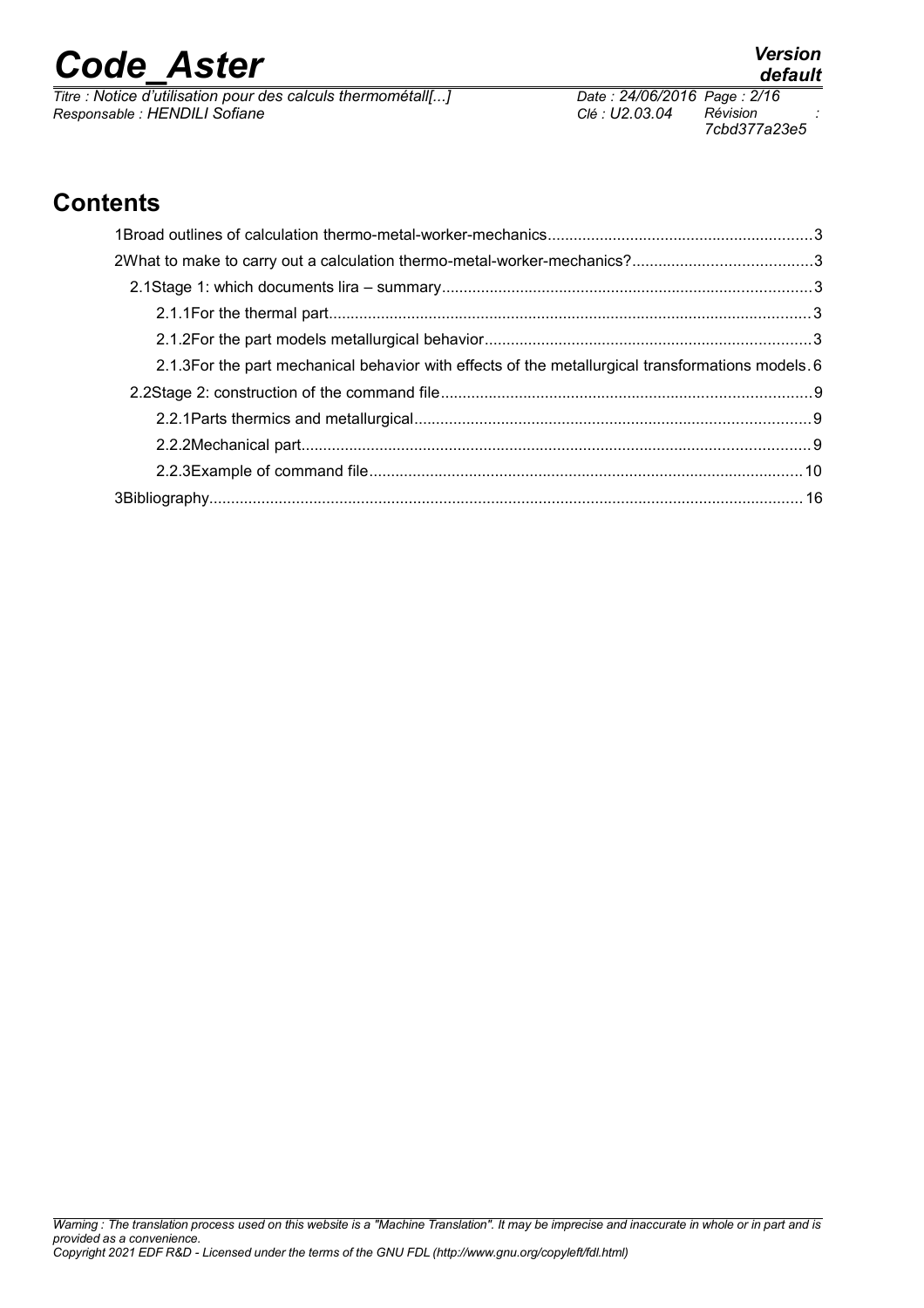*Titre : Notice d'utilisation pour des calculs thermométall[...] Date : 24/06/2016 Page : 3/16 Responsable : HENDILI Sofiane Clé : U2.03.04 Révision :*

### **1 Broad outlines of calculation thermo-metal-workermechanics**

In *Code\_Aster*, calculations thermics, metallurgical and mechanical are uncoupled. The successive stages of a complete calculation are the following ones:

- 1) One carries out a thermal calculation which makes it possible to obtain the field of temperature in each node.
- 2) One realizes in postprocessing of thermal calculation, the metallurgical calculation which makes it possible to obtain the proportion of the various metallurgical phases in each node and possibly associated hardness. In *Code\_Aster*, one can treat two different types of material, which undergo metallurgical transformations: steels or the ZIRCALOY. One is interested here only in materials of type steel. For a steel, one can take into account five different metallurgical phases: ferrite, pearlite, the bainite, martensite, known as phase  $\alpha$ , and austenite, known as phase  $\gamma$ .
- 3) Starting from the field of temperature and metallurgical phases, one carries out mechanical calculation by choosing a model of behavior which takes into account the various possible effects of the metallurgical transformations. One thus obtains the internal variable and deformation, stress fields in each point of Gauss.

### **2 What to make to carry out a calculation thermo-metalworker-mechanics?**

### **2.1 Stage 1: which documents lira – summary**

### **2.1.1 For the thermal part**

The document [R5.02.02] contains the necessary information with the comprehension of a nonlinear thermal calculation.

In *Code\_Aster*, for a nonlinear calculation, one treats the diffusion of heat with a enthalpic formulation. One can provide either conductivity and the enthalpy according to the temperature, or conductivity and the specific heat  $\rho$   $\overline{C}_p$  according to the temperature.

### **2.1.2 For the part models metallurgical behavior**

The document [R4.04.01] of *Code\_Aster* described the various metallurgical models.

### **Brief summary:**

When a material is heated, phases  $\alpha$  transform themselves into phase  $\gamma$ . When material is cooled, austenite is transformed, according to the speed of cooling, into ferrite and/or pearlite and/or bainite and/or martensite. It is thus necessary to define for the heating the kinetics of transformation  $\alpha \rightarrow \gamma$ and for cooling the nature and the kinetics of the possible transformations  $y \rightarrow \alpha$ .

### **Kinetics of transformation to the heating:**

The law of evolution of austenite is given by the equation:

$$
\dot{Z}_y = \frac{Z_{eq} - Z_y}{\tau}
$$

*Copyright 2021 EDF R&D - Licensed under the terms of the GNU FDL (http://www.gnu.org/copyleft/fdl.html)*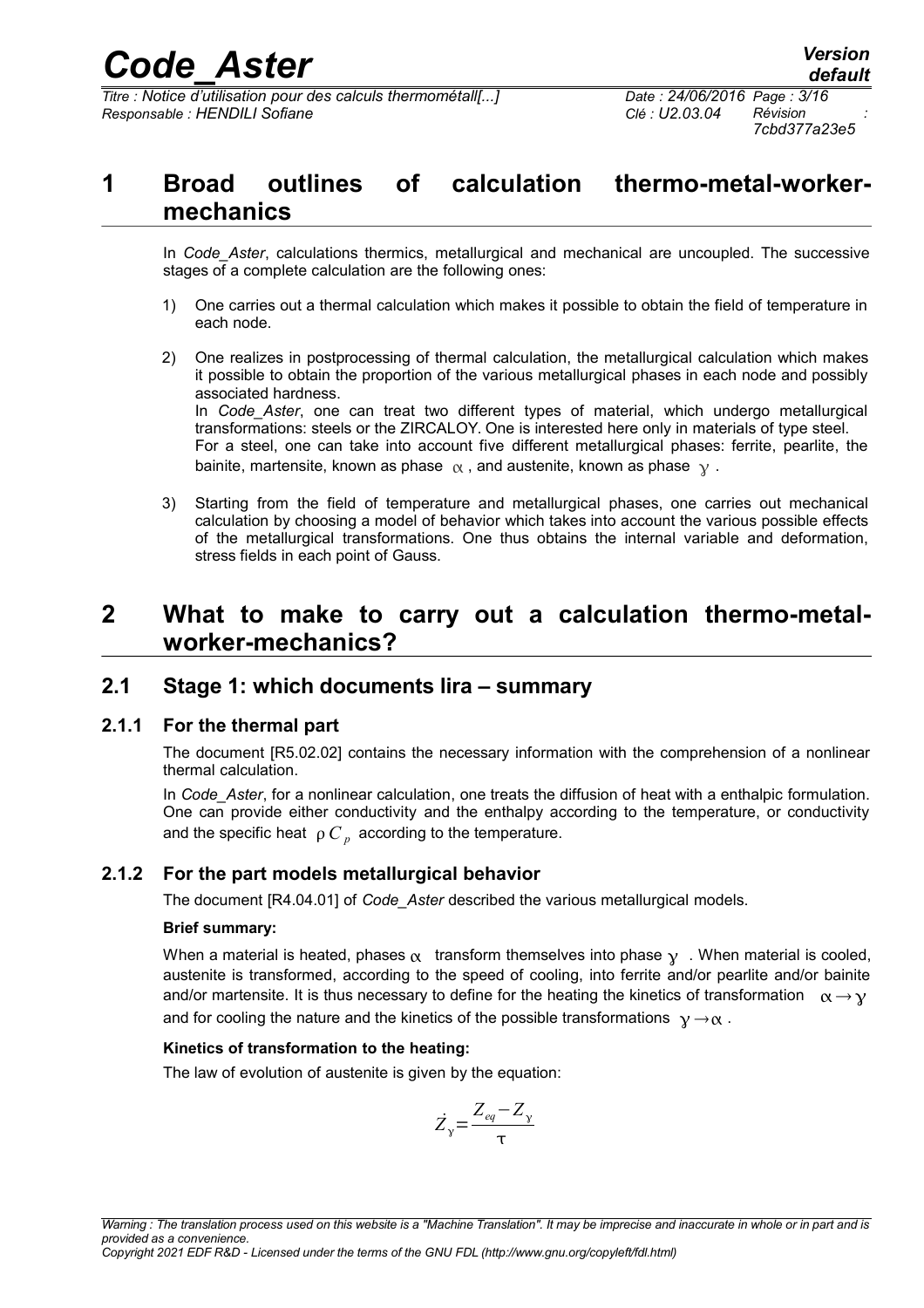*Titre : Notice d'utilisation pour des calculs thermométall[...] Date : 24/06/2016 Page : 4/16 Responsable : HENDILI Sofiane Clé : U2.03.04 Révision :*

with 
$$
Z_{eq} = \begin{cases} 0 & \text{si} & T \le Ac1 \\ \frac{T - Ac1}{Ac3 - Ac1} & \text{si} & Ac1 \le T \le Ac3 \\ 1 & \text{si} & T \ge Ac3 \end{cases}
$$
  
and  $\tau = \begin{cases} \tau_1 & \text{si} & T \le Ac1 \\ \tau_1 + \frac{T - Ac1}{Ac3 - Ac1}(\tau_3 - \tau_1) & \text{si} & Ac1 \le T \le Ac3 \\ \tau_3 & \text{si} & T \ge Ac3 \end{cases}$ 

where  $Z_{\gamma}$  is the proportion of phase  $\gamma$ ,  $\text{A} \text{c} \textit{1}$  the quasi-static temperature of beginning of transformation of the phases,  $Ac3 \alpha$  the quasi-static temperature of end of transformation of the phases  $\alpha$  and  $\tau_1$ ,  $\tau_3$  two coefficients of material.  $Z_{eq}$  corresponds to the evolution of the austenite rate transformed during quasi-static evolutions. Initial temperatures *Ac1* and of end *Ac3* of austenitic transformation and parameters  $\tau_1$  and  $\tau_3$  can be identified starting from experimental data providing for different heating rates, the proportion of austenite formed according to the temperature. One will find in [bib1] precise details on the method of identification of the coefficients.

#### **Example:**

*For a steel 16MND5, the coefficients are worth*  $Ac1=716\degree C$ ,  $Ac3=802\degree C$ ,  $\tau_1=12s$ *and*  $\tau_3 = 0.5s$ .

#### **Kinetics of transformation to cooling:**

For the ferritic, perlitic and bainitic transformations, the kinetics is given by the following relation:

$$
\dot{Z} = f(T, \dot{T}, Z, M_s, d^c) \frac{(T - M_s)^+}{(T - M_s)} \text{ with } Z = [Z_F, Z_P, Z_B]
$$

where  $\ M_{_S}$  represent the martensitic initial temperature of transformation,  $\ d^{\,c}$  austenitic size of grain and  $(X)^+$  the positive part of  $|X|$ . For the functions of evolution  $|f|$ , one does not impose particular forms and the identification of *f* summarizes itself with the definition of diagrams of the type TRC (transformation into Continuous Cooling). This diagram makes it possible to define the evolutions of ferrite, pearlite and bainite associated with a thermal history with the cooling and conditions of austenitization given (for a size with grain  $d^c$  data).

For the martensitic transformation, one uses the kinetics of Koistinen-Marburger given by the equation:

$$
Z_M = (1 - Z_F - Z_P - Z_B) \Big[ 1 - \exp\left(\alpha (M_s - T^+)\right) \Big]
$$
  
\n
$$
M_s = \begin{cases} M_{s0} & \text{si } Z_F + Z_P + Z_B \le \text{seuil} \\ M_{s0} + Akm \left(Z_F + Z_P + Z_B\right) + Bkm & \text{si } Z_F + Z_P + Z_B > \text{seuil} \end{cases}
$$

where  $M_{s0}$  represent the martensitic initial temperature of transformation when that Ci is total and , *Akm* , *Bkm* and *seuil* are parameters materials.

In the simplest case, one can take the temperature  ${M}_{s}$  constant and thus equalizes with  $\,{M}_{s0}$  . For a steel 16MND6,  $M_{s0}$  is worth 365 °C.

**Note:**

*Diagrams TRC are relative to conditions of austenitization given to which correspond a value of size of grain d . This size of grain results from the thermal history undergone*

*Warning : The translation process used on this website is a "Machine Translation". It may be imprecise and inaccurate in whole or in part and is provided as a convenience.*

*Copyright 2021 EDF R&D - Licensed under the terms of the GNU FDL (http://www.gnu.org/copyleft/fdl.html)*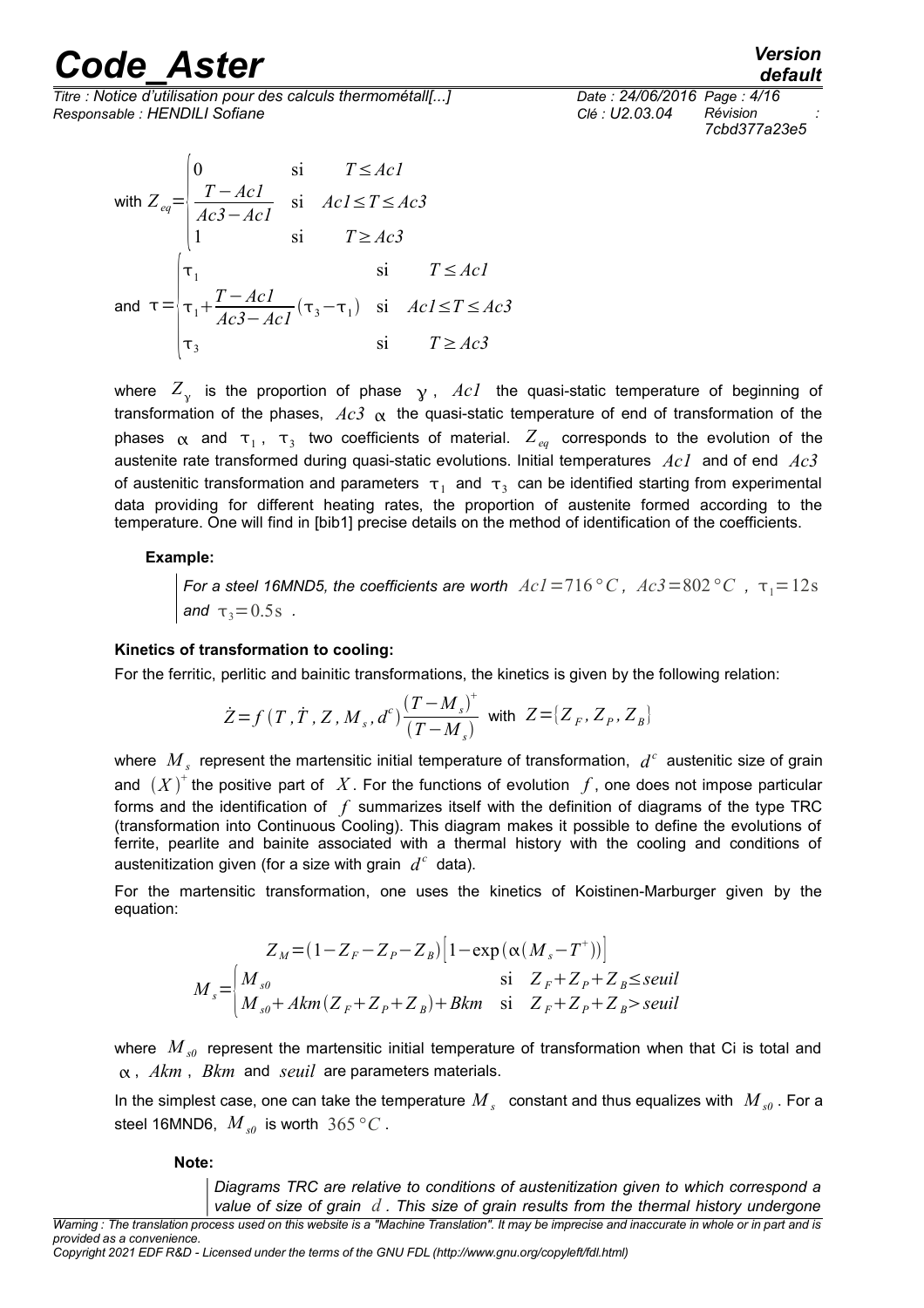

*Titre : Notice d'utilisation pour des calculs thermométall[...] Date : 24/06/2016 Page : 5/16 Responsable : HENDILI Sofiane Clé : U2.03.04 Révision :*

*7cbd377a23e5*

*with the heating and does not evolve any more with cooling. In Code\_Aster, it is possible to calculate starting from the thermal history with the heating, the evolution of the size of grain and to take account of its effect on the metallurgical behavior with cooling (see case test of reference hsnv126a.comm, hsnv126b.comm and mtlp102a.comm for the use).*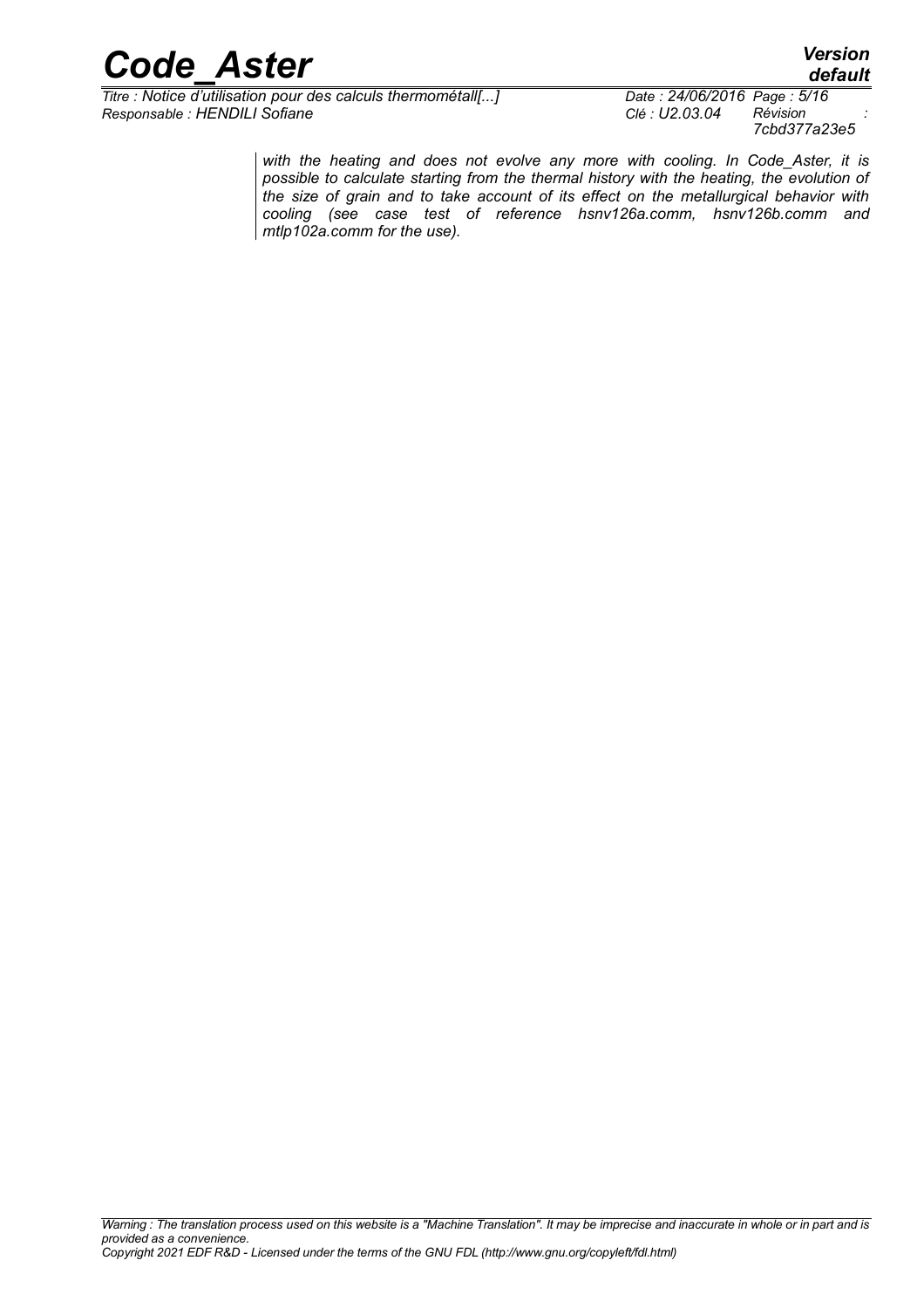*Titre : Notice d'utilisation pour des calculs thermométall[...] Date : 24/06/2016 Page : 6/16 Responsable : HENDILI Sofiane Clé : U2.03.04 Révision :*

*7cbd377a23e5*

**Note:**

*It is possible in Code\_Aster to calculate hardness Hv multiphase mixture given by the* 5

*relation*  $Hv = \sum_{k=1}^{n}$  $Z_{\ _k}H\!v_{\ _k}$  where  $\ _{Hv_{\ _k}}$  is hardness associated with the phase  $\ _k$  and

*well informed under the operator DEFI\_MATERIAU under the keyword 'DURT\_META' . The hardness of the multiphase mixture is obtained by the operator CALC\_META with the option 'DURT\_ELNO' (hardness with the nodes by element).*

### **2.1.3 For the part mechanical behavior with effects of the metallurgical transformations models**

The reference document of *Code\_Aster* is the note [R4.04.02].

Several models of behavior are available in the code. They make it possible to model the various following phenomena: plastic behavior or viscous behavior, linear isotropic work hardening or not linear or linear kinematic work hardening, plasticity of transformation, restoration of metallurgical work hardening of origin, restoration of work hardening of viscous origin. One can carry out a calculation in small deformations but also in great deformations (attention the great deformations for a model with kinematic work hardening are not activated). For a comprehension on the aspect great deformations, lira the reference documents [R5.03.21] (great deformations without metallurgical effect) and [R4.04.03] (great deformations with metallurgical effects).

#### **Brief summary:**

The effects of structure transformations on the mechanical behavior are of 4 types:

• the mechanical characteristics of the material which undergoes transformations are modified. In particular, the plastic characteristics (limit elastic in particular) and the thermal dilation coefficient are strongly affected. For the elastic limit of the multiphase point, one uses a nonlinear law of the mixtures given by:

$$
\sigma_{y} = \left[1 - g \left(\sum_{i=1}^{4} Z_{i}\right) \middle| \sigma_{yy} + g \left(\sum_{i=1}^{4} Z_{i}\right) \sigma_{yx}, \sigma_{ya} = \frac{\sum_{i=1}^{4} Z_{i} \sigma_{y \alpha i}}{\sum_{i=1}^{4} Z_{i}}
$$

where  $\left| Z_{i}\right|$  is the proportion of each phase  $\left| \alpha\right|$  and  $\left| g\right|$  a function of  $\left| Z_{i}\right|$ .

• the expansion or the voluminal contraction which accompanies structure transformations translates by a spherical deformation "of transformation" which is superimposed on the thermal deformation. In general, one gathers this effect with that due to the modification of the thermal dilation coefficient. The thermal deformation is given by:

$$
\epsilon^{\text{th}}\!=\!Z_{\text{y}}\!\left[\alpha_{\text{y}}(T\!-\!T_{\text{ref}})\!-\!(1\!-\!Z_{\text{y}}^r)\Delta\,\epsilon_{\text{f}\text{y}}^{T_{\text{ref}}}\right]\!+\!\sum_{i=1}^4 Z_i\!\left[\alpha_{\text{f}}(T\!-\!T_{\text{ref}})\!+\!Z_{\text{y}}^r\Delta\,\epsilon_{\text{f}\text{y}}^{T_{\text{ref}}}\right]
$$

where  $\alpha_{\chi}$  and  $\alpha_{f}$  are the dilation coefficients of the austenitic and ferritic phases, respectively.  $\Delta \epsilon_{f\gamma}^{T_{\rm ref}}$  translated the difference in compactness between the two phases at the temperature of reference. One has  $Z_{\text{y}}^r=1$  when the phase of reference is the austenitic phase and  $Z_{\text{y}}^r{=}0$  when the phase of reference is the ferritic phase.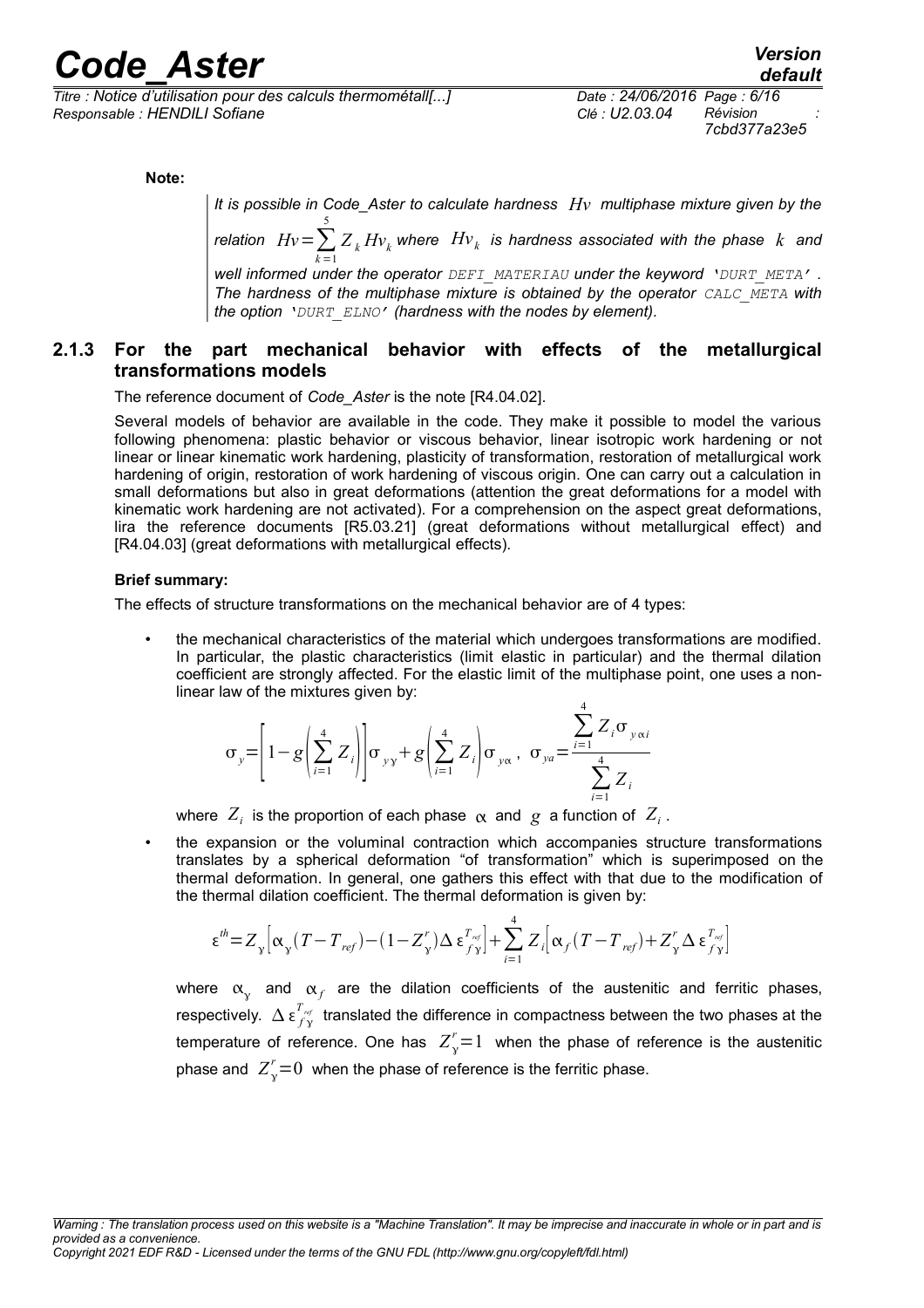*Titre : Notice d'utilisation pour des calculs thermométall[...] Date : 24/06/2016 Page : 7/16 Responsable : HENDILI Sofiane Clé : U2.03.04 Révision :*

• a transformation proceeding under constraints can give rise to an unrecoverable deformation and this, even for levels of constraints much lower than the elastic limit of material. One calls this phenomenon the plasticity of transformation. In small deformations, this additional term appears in the expression of the total deflection. The law of evolution of the deformation which accompanies this phenomenon writes:

$$
\dot{\boldsymbol{\varepsilon}}^{pt} = \frac{3}{2} \tilde{\boldsymbol{\sigma}} \sum_{i=1}^{4} K_i F'_{i} (Z_{\gamma}) \cdot \langle \dot{Z}_{i} \rangle
$$

where  $\tilde{\sigma}$  is the diverter of the tensor of the constraints,  $\langle X \rangle$  the positive part of X,  $K_i$ and *F<sup>i</sup>* , coefficients of the 4 ferritic phases. It is considered that this phenomenon does not exist at the time of austenitic transformations.

finally, one can have at the time of the transformation a phenomenon of restoration of work hardening: the work hardening of the mother phase (or not completely) is not transmitted to the phases lately created. The phases lately created can either be born with a virgin state of work hardening, or to inherit only part of work hardening of the mother phase or or to inherit totality work hardening the mother phase.

In the case of an isotropic work hardening, plastic deformation  $p$  is not characteristic any more of the state of work hardening and it is necessary to define other variables for each phase, noted *r <sup>k</sup>* . Isotropic work hardening is written then:

$$
R = (1 - \overline{f}(Z))R_{\gamma} + \frac{\overline{f}(Z)}{Z} \sum_{i=1}^{4} Z_{i} \cdot R_{i}, \ Z = \sum_{i=1}^{4} Z_{i}
$$

where  $\ R_{_k}$  is the variable of work hardening of the phase  $\ k\,$  who can be linear or not linear compared to  $\; r_{_k} \;$  and  $\; \bar{f}\, (Z) \;$  a function depending on  $\; Z \;$  such as  $\bar{f}\, (Z) {\in} [ \, 0, 1 \, ]$  . Laws of evolution of the variables  $|r_i|$  are given by:

$$
\dot{r}_{y} = \dot{p} + \frac{\sum_{i=1}^{4} \left\langle -\dot{Z}_{i} \right\rangle (\theta_{iy} r_{i} - r_{y})}{Z_{y}} - \underbrace{(Cr_{moy})^{m}}_{\text{uniquement en viscosité}}
$$
\n
$$
\dot{r}_{i} = \dot{p} + \frac{\left\langle Z_{i} \right\rangle (\theta_{y i} r_{y} - r_{i})}{Z_{y}} - \underbrace{(Cr_{moy})^{m}}_{\text{uniquement en viscosité}}
$$
\n
$$
r_{moy} = \sum_{k=1}^{5} Z_{k} r_{k}
$$
\n
$$
C = \sum_{k=1}^{5} Z_{k} C_{k}
$$

 $m=\sum_{k=1}$  $Z_k$   $m_k$  $C_k$  and  $m_k$  are the coefficients of viscous restoration associated with the phase  $k$ ,  $\theta_{ij}$  and  $\theta_{\gamma i}$  characterize the proportion of work hardening transmitted at the time of the transformation  $\alpha \rightarrow y$  and of the transformation  $y \rightarrow \alpha$ , respectively. The memory is non-existent if  $\theta = 0$ , supplements if  $\theta = 1$ .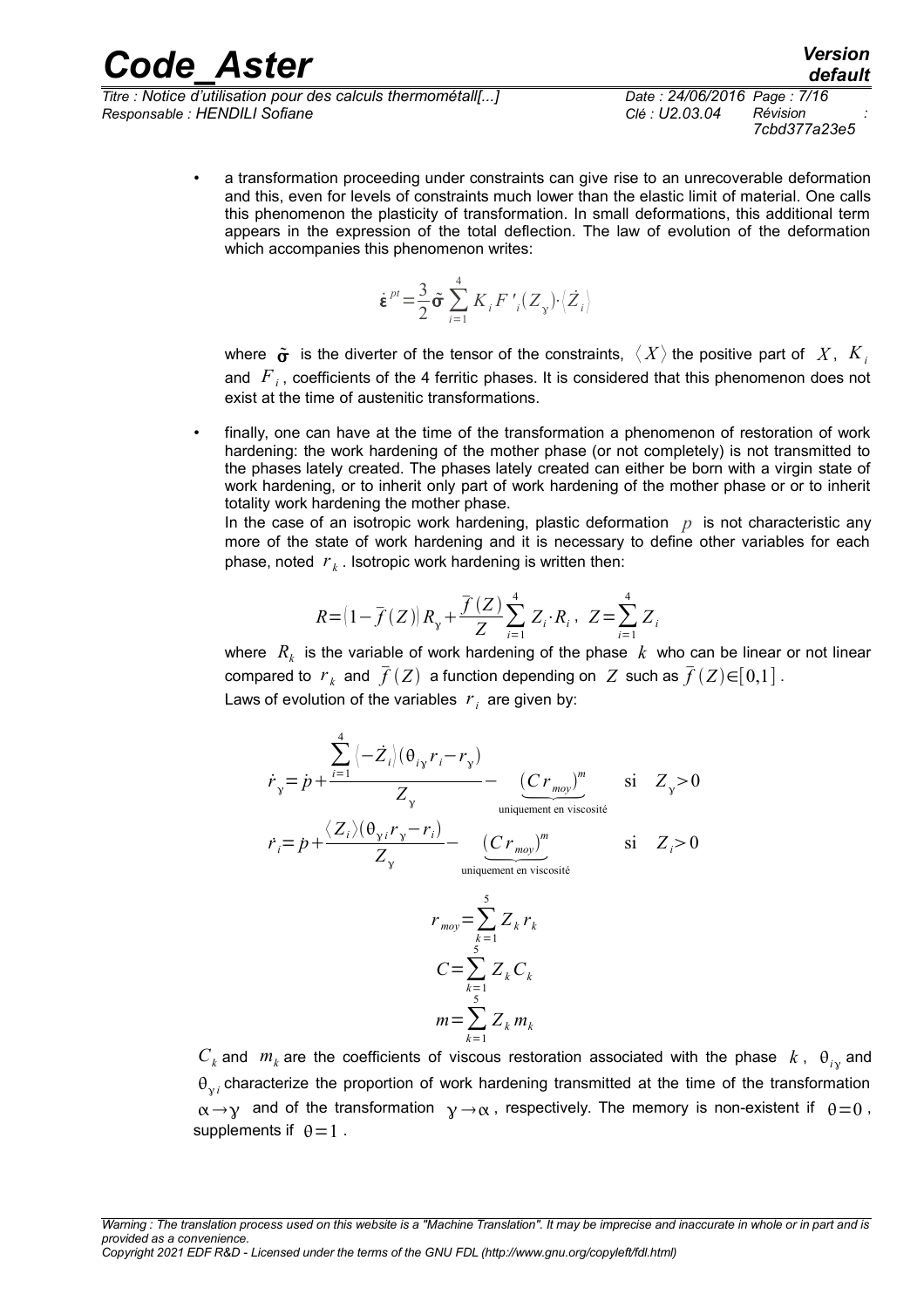*Titre : Notice d'utilisation pour des calculs thermométall[...] Date : 24/06/2016 Page : 8/16 Responsable : HENDILI Sofiane Clé : U2.03.04 Révision :*

*7cbd377a23e5*

In an equivalent way, a kinematic work hardening in the case of is written:

$$
X = (1 - \overline{f}(Z)) + \frac{\overline{f}(Z)}{Z} \sum_{i=1}^{4} Z_i \cdot X_i, \ Z = \sum_{i=1}^{4} Z_i
$$

where  $\left| X_{\,k} \right|$  is the kinematic variable of work hardening of the phase  $\left| k \right|$  who is linear compared to the variable  $\alpha_k$ :

$$
X_k = \frac{2}{3} H_k \alpha_k
$$

Laws of evolution of variable kinematics  $\alpha_k$  are given by:

$$
\dot{\alpha}_y = \dot{\epsilon}^p + \frac{\sum_{i=1}^4 \langle \dot{Z}_i \rangle (\theta_{iy} \alpha_i - \alpha_y)}{Z_y} + \frac{3}{2} (C \alpha_{eq})^m \frac{\alpha}{\alpha_{eq}} \quad \text{si} \quad Z_y > 0
$$
\n
$$
\dot{\alpha}_i = \dot{\epsilon}^p + \frac{\langle \dot{Z}_i \rangle (\theta_{yi} \alpha_y - \alpha_i)}{Z_i} + \frac{3}{2} (C \alpha_{eq})^m \frac{\alpha}{\alpha_{eq}} \quad \text{si} \quad Z_i > 0
$$
\n
$$
\frac{\dot{\alpha}_i}{\alpha_{eq}} = \dot{\epsilon}^p + \frac{\langle \dot{Z}_i \rangle (\theta_{yi} \alpha_y - \alpha_i)}{Z_i} + \frac{3}{2} (C \alpha_{eq})^m \frac{\alpha}{\alpha_{eq}} \quad \text{si} \quad Z_i > 0
$$

$$
\dot{\boldsymbol{\varepsilon}}^p = \frac{3}{2} \dot{p} \frac{(\tilde{\boldsymbol{\sigma}} - \boldsymbol{X})}{(\boldsymbol{\sigma} - \boldsymbol{X})_{eq}}
$$

where  $\left. H_{\,\right. k}\right.$  are the slopes of work hardening associated with each phase  $\,k$  .

For a model of plasticity, the plastic multiplier is obtained by writing the condition of coherence  $f=0$  and one a:

$$
\dot{p}\!\geq\!0\;,\;f\!\leq\!0\;\text{and}\;\dot{p}\,f\!=\!0
$$

In the viscous case,  $\dot{p}$  is written:

$$
p = \left(\frac{\langle f \rangle}{\eta}\right)^n
$$

where  $f$  is the threshold of plasticity given by:

*f* = $\sigma$  <sub>eq</sub>− *R*− $\sigma$   $_{y}$  in the case of an isotropic work hardening  $f$   $=$   $(\sigma - X)_{eq}$   $\sigma$   $_{y}$   $\,$  in the case of a kinematic work hardening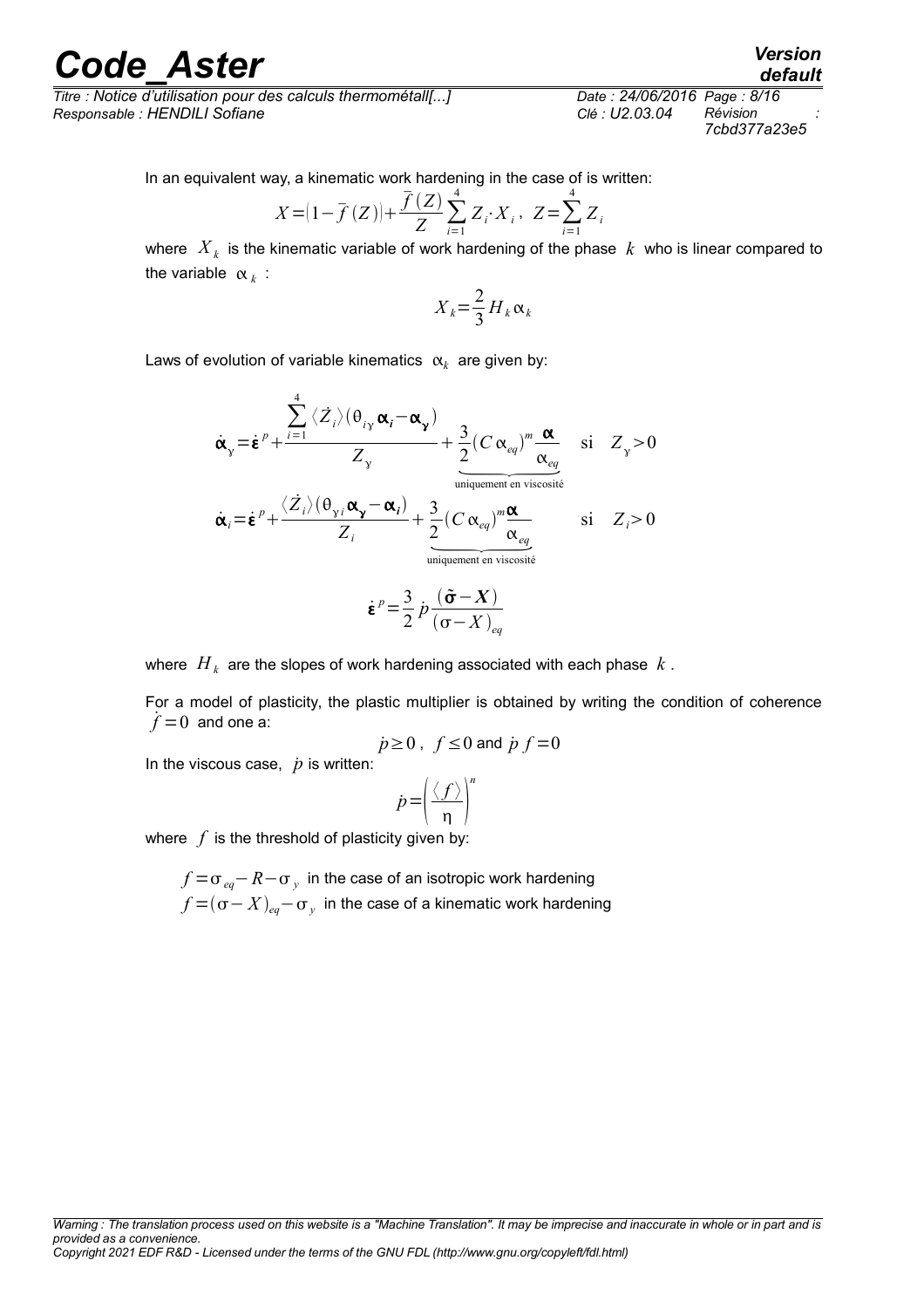*Titre : Notice d'utilisation pour des calculs thermométall[...] Date : 24/06/2016 Page : 9/16 Responsable : HENDILI Sofiane Clé : U2.03.04 Révision :*

*7cbd377a23e5*

### **2.2 Stage 2: construction of the command file**

### **2.2.1 Parts thermics and metallurgical**

- **1) Definition of diagram TRC**: to see the order DEFI TRC in the document [U4.43.04]. This order is made up of three parts: a part where one defines the evolutions of ferrite, pearlite and bainite associated with a set of thermal history with the cooling and of the conditions of austenitization given (size of grain), one second part which defines the parameters related to the change of temperature ms and a third part which defines the influence of the size of grain on the metallurgical transformations in cooling by diagram TRC. This last part is not obligatory.
- **2) Definition of the initial metallurgical phases** : to see the order CREA\_CHAMP in the document [U4.72.04]. This order makes it possible to define the initial metallurgical phases present in material.
- **3) Definition of material**: to see the order DEFI\_MATERIAU (document [U4.43.01]). For the thermal part, it is necessary to inform the keyword THER NL who contains the values of thermal conductivity and those of the enthalpy, functions possibly of the temperature. For the metallurgical part, it is necessary to inform the keyword META\_ACIER the structure is the following one:

META\_ACIER: (

- ♦ TRC : name of diagram TRC defines in 1)
- ♦ AR3 : quasi-static temperature of beginning of decomposition of austenite to cooling.
- ♦ ALPHA : coefficient has law of Koïstinen-Marbürger
- ♦ MS0 : martensitic initial temperature of transformation when this one is total.
- ♦ AC1 : quasi-static temperature of beginning of transformation into austenite with the heating.
- ♦ AC3 : quasi-static temperature of end of transformation into austenite.
- $\bullet$  TAUX 1 : parameter intervening in the kinetics with the heating.
- $\bullet$  TAUX 3 : parameter intervening in the kinetics with the heating.
- ◊ LAMBDA : parameter material intervening in the model of evolution of size of grain.
- ◊ QSR\_K : parameter energy of activation intervening in the model of evolution of size of grain.
- ◊ D10 : parameter material intervening in the model of evolution of size of grain.
- ◊ WSR\_K : parameter energy of activation intervening in the model of evolution of size of grain.
- **4) Realization of thermal calculation** : to see documentation of Use and Reference of the thermal operators: THER\_LINEAIRE and THER\_NON\_LINE.
- **5) Realization of metallurgical calculation** : to see the order CALC\_META (document [U4.85.01]). This order makes it possible to obtain starting from preceding thermal calculation, the proportions of the various metallurgical phases. It is on this level that one informs the initial metallurgical state (order CREA\_CHAMP).

### **2.2.2 Mechanical part**

- **1) Definition of material** : to see the order DEFI\_MATERIAU (document [U4.43.01]). According to the phenomena which one wishes to model, several keywords must be indicated. In all the cases, the user must supplement the keywords:
	- ELAS META (FO) who contains information on the elastic characteristics, of thermal dilations and elastic limits,
	- META ECRO LINE to define an isotropic or kinematic work hardening linear and META TRACTION to define a nonlinear isotropic work hardening.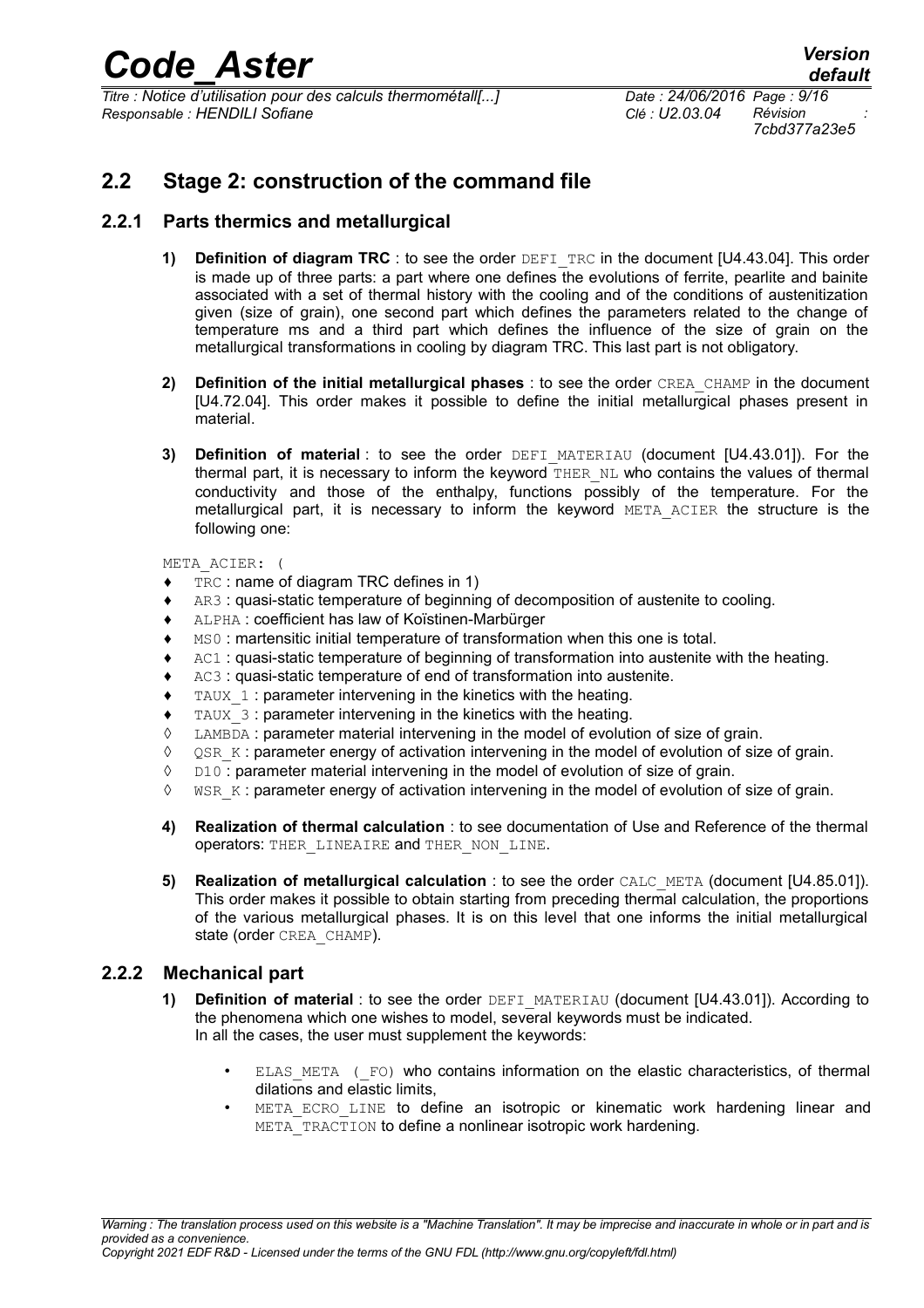*Titre : Notice d'utilisation pour des calculs thermométall[...] Date : 24/06/2016 Page : 10/16 Responsable : HENDILI Sofiane Clé : U2.03.04 Révision :*

*default 7cbd377a23e5*

The other possible phenomena (nonobligatory) are the following:

- viscoplasticity + restoration of viscous origin: keyword factor META\_VISC (\_FO)
- plasticity of transformation: keyword factor META\_PT
- metallurgical restoration of origin: keyword factor META\_RE

**Note:**

*\_FO mean that the coefficients can possibly depend on the temperature.*

**2) Realization of mechanical calculation** : order STAT\_NON\_LINE (document [U4.51.03]). Under the keyword BEHAVIOR, one must specify under RELATION, the name of the model chosen among the 24 models below and under RELATION KIT, the material 'STEEL'.

The various models are:

/ 'META\_P\_IL' / 'META\_P\_INL'  $/$  'META $^-$ P $^-$ IL PT'  $/$  'META  $P$  INL PT' / 'META\_P\_IL\_RE'  $/$  'META  $P$  INL RE' / 'META\_P\_IL\_PT\_RE'  $/$  'META P INL PT RE' / 'META<sup>P</sup>CL' / 'META\_P\_CL\_PT' / 'META\_P\_CL\_RE' / 'META\_P\_CL\_PT\_RE' / 'META\_V\_IL'  $/$  'META $V$ INL' / 'META\_V\_IL\_PT' / 'META\_V\_INL\_PT' /  $'$ META V IL RE'  $/$  'META  $V$  INL RE' / 'META\_V\_IL\_PT\_RE' / 'META\_V\_INL\_PT\_RE' / 'META\_V\_CL' / 'META\_V\_CL\_PT' / 'META\_V\_CL\_RE' / 'META\_V\_CL\_PT\_RE'

#### **Significance of the letters:**

*P = plasticity, V = viscoplasticity, IT = linear isotropic work hardening, nonlinear INL = isotropic work hardening, linear CL = kinematic work hardening, Pt = plasticity of transformation, RE = restoration of metallurgical work hardening of origin.*

### **2.2.3 Example of command file**

The example that we present now is that of a thin steel 16MND5 disc which is heated on its face higher by a laser beam then cooled than the ambient air. Modeling is axisymmetric. The imposed loading is a flow on part of the higher face, the undergoing rest of the faces of the conditions of natural convection and radiation. Initially the disc is composed of 61% of ferrite and 39% of bainite. With the heating, ferrite and the bainite are transformed into austenite. With cooling, austenite is transformed into bainite and martensite (there is thus no pearlite). This study is presented in detail in document HI-74/99/002.

One presents Ci below the command file of this simulation. One gives only the principal orders which refer to a metallurgical calculation.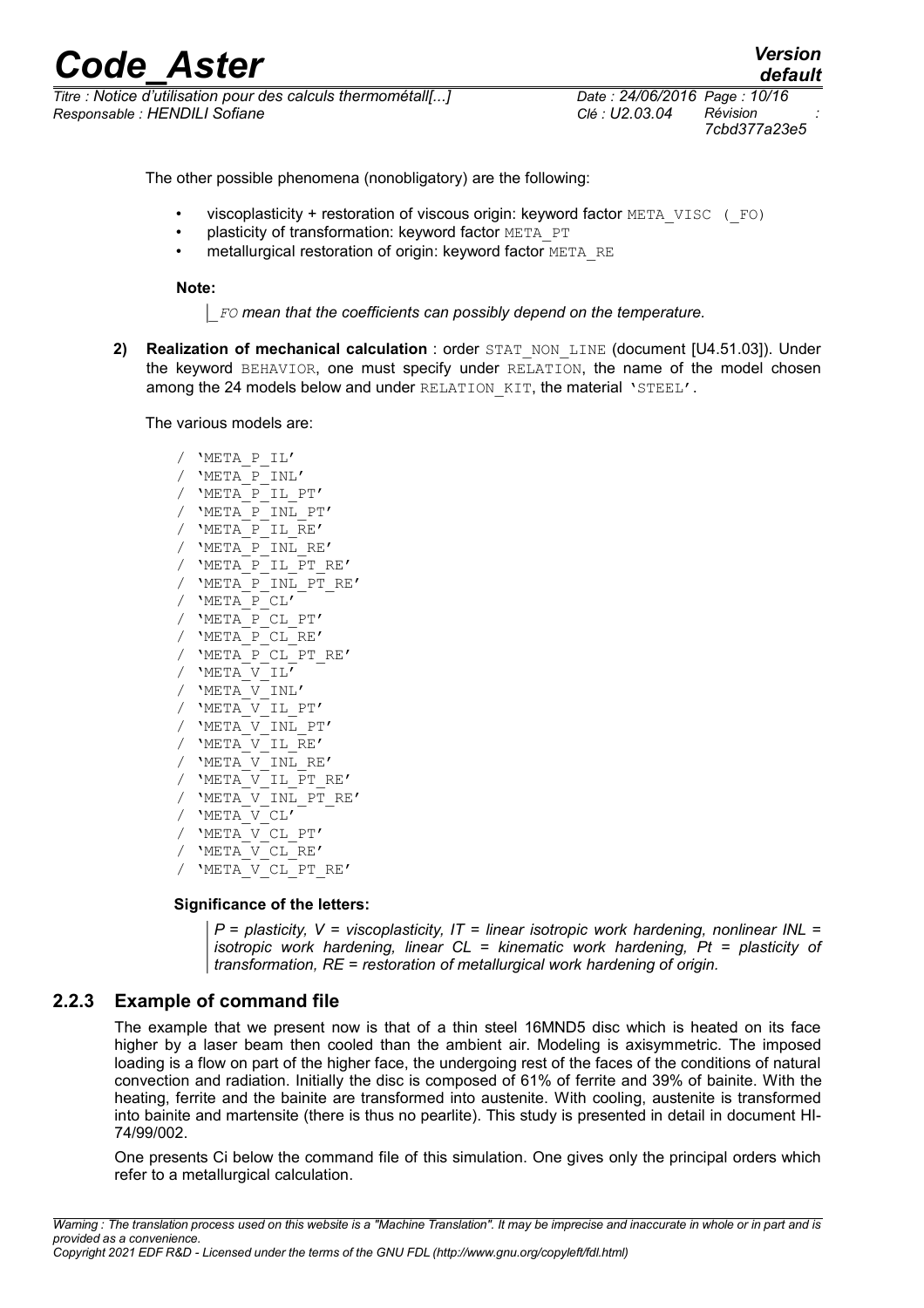*Titre : Notice d'utilisation pour des calculs thermométall[...] Date : 24/06/2016 Page : 11/16 Responsable : HENDILI Sofiane Clé : U2.03.04 Révision :*

*7cbd377a23e5*

**Command file # CALCULATION ON A STEEL 16MND5 DISC # I - THERMAL AND METALLURGICAL PART # I.1 - DEFINITION OF THE GRID # I.2 - DEFINITION OF THE MODEL**

moth=AFFE\_MODELE ( MAILLAGE=mail,  $A$ FFE= F ( TOUT=' OUI', PHENOMENE=' THERMIQUE', MODELISATION=' AXIS',),);

#### **# I.3 - DEFINITION OF MATERIAL # I.3.1 - DEFINITION OF DIAGRAM TRC**

| TRC<br>= DEFI TRC           | $\sqrt{2}$      |                 |                     |
|-----------------------------|-----------------|-----------------|---------------------|
| HIST EXP=<br>$\overline{(}$ |                 |                 |                     |
| $F$ (VALE = (               |                 |                 |                     |
| $-1.000D+00,$               | 1.000D+01,      | 0.000D+00,      | $0.0000D+00,$       |
| $0.000D + 00,$              | $0.000D + 00$ , | 0.000D+00,      | $0.0000D+00$ ,      |
| $0.000D + 00,$              | $0.000D + 00,$  | $0.000D + 00,$  | $8.3000D + 02$ ,    |
| $0.000D + 00,$              | $0.000D + 00,$  | $0.000D + 00,$  | 5.6520D+02,         |
| $0.000D + 00,$              | $0.000D + 00,$  | $1.000D-02,$    | $5.6000D+02,$       |
| $0.000D + 00,$              | $0.000D + 00,$  | $2.400D - 02,$  | $5.5062D + 02,$     |
| $0.000D + 00,$              | $0.000D + 00$ , | 7.600D-02,      | 5.3670D+02,         |
| $0.000D + 00,$              | $0.000D + 00,$  | 12.00D-02,      | 5.2960D+02,         |
| $0.000D + 00,$              | $0.000D + 00,$  | $22.70D - 02$   | 5.1380D+02,         |
| $0.000D + 00,$              | $0.000D + 00$ , | $32.50D - 02$ , | $5.0155D+02,$       |
| $0.000D + 00,$              | $0.000D + 00,$  | $41.80D - 02$ , | 4.8748D+02,         |
| $0.000D + 00,$              | $0.000D + 00,$  | $52.80D-02$ ,   | $4.6595D+02,$       |
| $0.000D + 00,$              | $0.000D + 00,$  | $57.60D - 02$   | $4.5422D + 02$ ,    |
| $0.000D + 00,$              | $0.000D + 00,$  | $60.00D - 02$ , | $4.4531D+02,$       |
| $0.000D + 00,$              | $0.000D + 00,$  | $69.00D - 02$ , | $4.0712D + 02,$     |
| $0.000D + 00,$              | $0.000D + 00,$  | 72.20D-02,      | 3.9157D+02,         |
| $0.000D + 00,$              | $0.000D + 00,$  | 7.500D-01,      | $3.6600D+02$ ,      |
| $0.000D + 00,$              | $0.000D + 00,$  | $7.600D-01,$    | $3.6080D+02,$ )),   |
| $F$ (VALE = (               |                 |                 |                     |
| $-3.400D+00,$               | $1.000D+01,$    | $0.000D + 00,$  | $0.0000D+00,$       |
| $0.000D + 00,$              | $0.000D + 00$ , | $0.000D + 00$ , | $0.0000D + 00,$     |
| $0.000D + 00,$              | $0.000D + 00,$  | $0.000D + 00,$  | $8.3000D + 02$ ,    |
| $0.000D + 00,$              | $0.000D + 00,$  | $0.000D + 00,$  | $5.6530D+02,$       |
| $0.000D + 00,$              | $0.000D + 00,$  | 1.000D-02,      | $5.6000D+02,$       |
| $0.000D + 00,$              | $0.000D + 00,$  | $5.980D - 02,$  | 5.4326D+02,         |
| $0.000D + 00$ ,             | $0.000D + 00$ , | 35.00D-02,      | $5.0750D + 02,$     |
| $0.000D + 00,$              | $0.000D + 00,$  | $44.00D - 02$ , | $4.9711D+02,$       |
| $0.000D + 00,$              | $0.000D + 00,$  | $52.50D - 02$ , | $4.7641D+02,$       |
| $0.000D + 00,$              | $0.000D + 00,$  | $65.00D - 02$ , | $4.2853D+02$ ,      |
| $0.000D + 00$ ,             | $0.000D + 00$ , | 6.840D-01,      | 3.8393D+02,         |
| $0.000D + 00$ ,             | $0.000D + 00,$  | $6.800D-01$ ,   | 3.8200D+02,         |
| $0.000D + 00,$              | $0.000D + 00,$  | $6.900D-01,$    | $3.7670D + 02,$ )), |
| $F$ (VALE = (               |                 |                 |                     |
| $-8.000D+00,$               | $1.000D+01,$    | $0.000D + 00,$  | $0.000D + 00,$      |
| $0.000D + 00$ ,             | $0.000D + 00,$  | $0.000D + 00$ , | $0.000D + 00$ ,     |
| $0.000D + 00,$              | $0.000D + 00,$  | $0.000D + 00,$  | $8.300D + 02,$      |
| $0.000D + 00,$              | $0.000D + 00,$  | $0.000D + 00,$  | $5.570D+02$ ,       |
| $0.000D + 00,$              | $0.000D + 00,$  | $1.000D-02$ ,   | $5.500D+02,$        |
| $0.000D + 00,$              | $0.000D + 00,$  | 1.800D-02,      | 5.4746D+02,         |
| $0.000D + 00,$              | $0.000D + 00,$  | $10.80D - 02,$  | 5.2087D+02,         |

*Warning : The translation process used on this website is a "Machine Translation". It may be imprecise and inaccurate in whole or in part and is provided as a convenience.*

*Copyright 2021 EDF R&D - Licensed under the terms of the GNU FDL (http://www.gnu.org/copyleft/fdl.html)*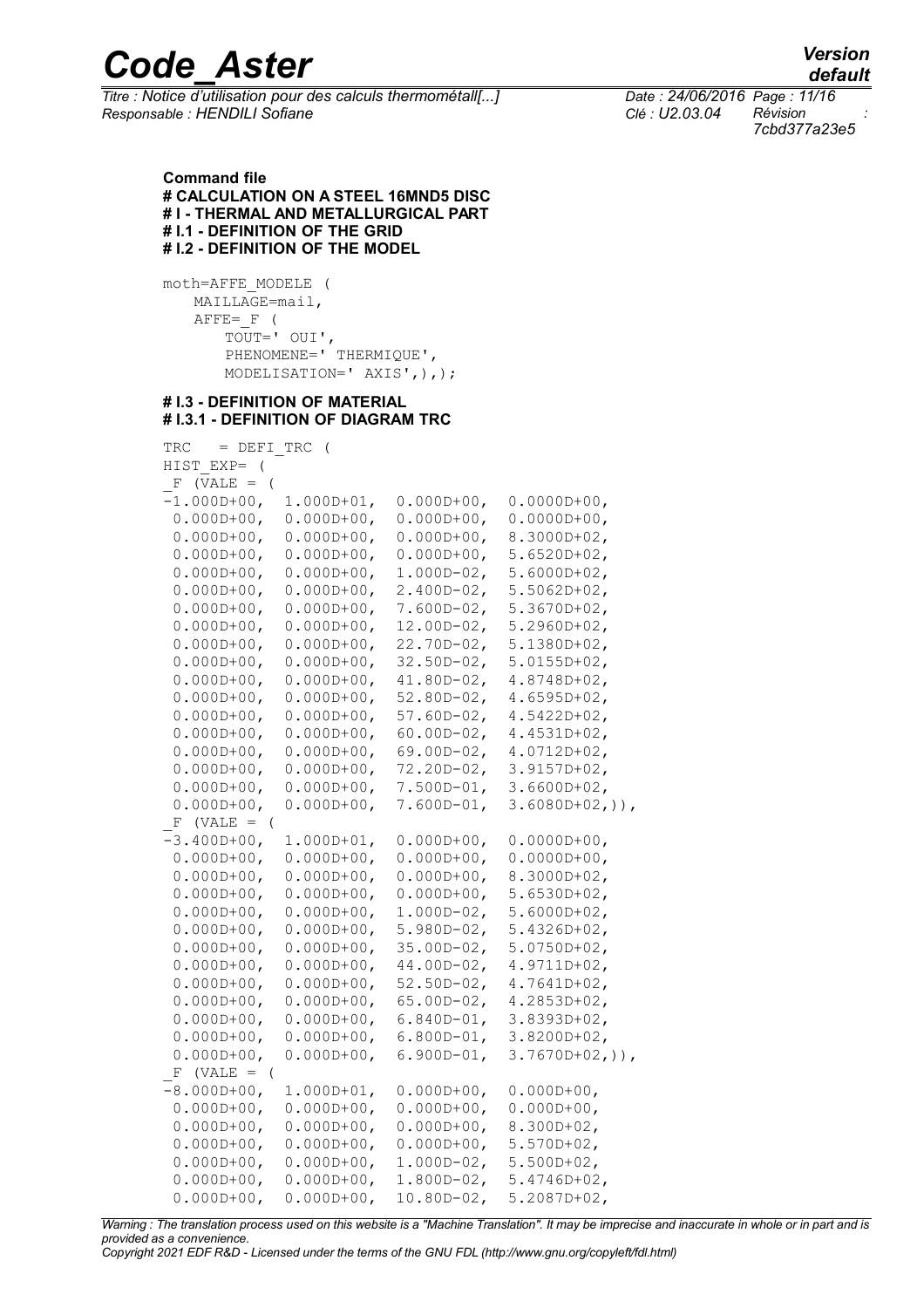*Titre : Notice d'utilisation pour des calculs thermométall[...] Date : 24/06/2016 Page : 12/16 Responsable : HENDILI Sofiane Clé : U2.03.04 Révision :*

*7cbd377a23e5*

```
 0.000D+00, 0.000D+00, 27.00D-02, 4.8780D+02,
  0.000D+00, 0.000D+00, 37.30D-02, 4.5920D+02,
  0.000D+00, 0.000D+00, 44.40D-02, 4.2560D+02,
  0.000D+00, 0.000D+00, 49.70D-02, 3.7440D+02,
  0.000D+00, 0.000D+00, 5.115D-01, 3.6400D+02,
  0.000D+00, 0.000D+00, 5.215D-01, 3.5660D+02,))),
TEMP MS = F (THRESHOLD = 1.000D+00,
   AKM = 0.000D+00,BKM = 0.000D+00,TPLM = -5.000D-01));
# I.3.3 DEFINITION OF MATERIAL
ACIER=DEFI_MATERIAU (
   THER NL= F (
      LAMBDA= conductivity,
      BETA=enthalpie,),
   META_ACIER=_F (
      TRC=TRC,
      AR3=830.0,
      ALPHA=-0.0247,
      MS0=365.0,
      AC1=716.29,
       AC3=802.58,
       TAUX_1=12.0,
       TAUX 3=0.5, ), );
# I.3.4 - ASSIGNMENT OF MATERIAL
# I.4 - BOUNDARY CONDITIONS AND LOADING
# I.5 - CALCULATION THERMAL
# I.5.1 - LIST D URGENT
# I.5.2 - RESOLUTION WITH THE HEATING AND COOLING
TEMPE=THER_NON_LINE (
   MODELE=moth,
   CHAM_MATER=matc,
   EXCIT= F (CHARGE=char c,),
   INCREMENT=_F (
      LIST_INST=list,
      NUME \overline{F} FIN=70, ),
   TEMP INIT= F (VALE=28.0,),
   CONVERGENCE = F (
       RESI GLOB RELA=5.E-05,
       ITER GLOB MAXI=40, ),;
TEMPE=THER_NON_LINE (
   reuse =tempe,
   MODELE=moth,
   CHAM_MATER=matr,
   EXCIT= F (CHARGE=char r,),
   INCREMENT=_F (
      LIST_INST=list,
      NUME<sup>T</sup>INIT=70, ),
   TEMP INIT= F (
      EVAL THER=tempe,
       NUME INIT=70,),
   NEWTON= F (REAC ITER=1,),
   CONVERGENCE=_F (
       RESI GLOB RELA=5. E-05,
       ITER GLOB MAXI=40,),);
```
*Warning : The translation process used on this website is a "Machine Translation". It may be imprecise and inaccurate in whole or in part and is provided as a convenience. Copyright 2021 EDF R&D - Licensed under the terms of the GNU FDL (http://www.gnu.org/copyleft/fdl.html)*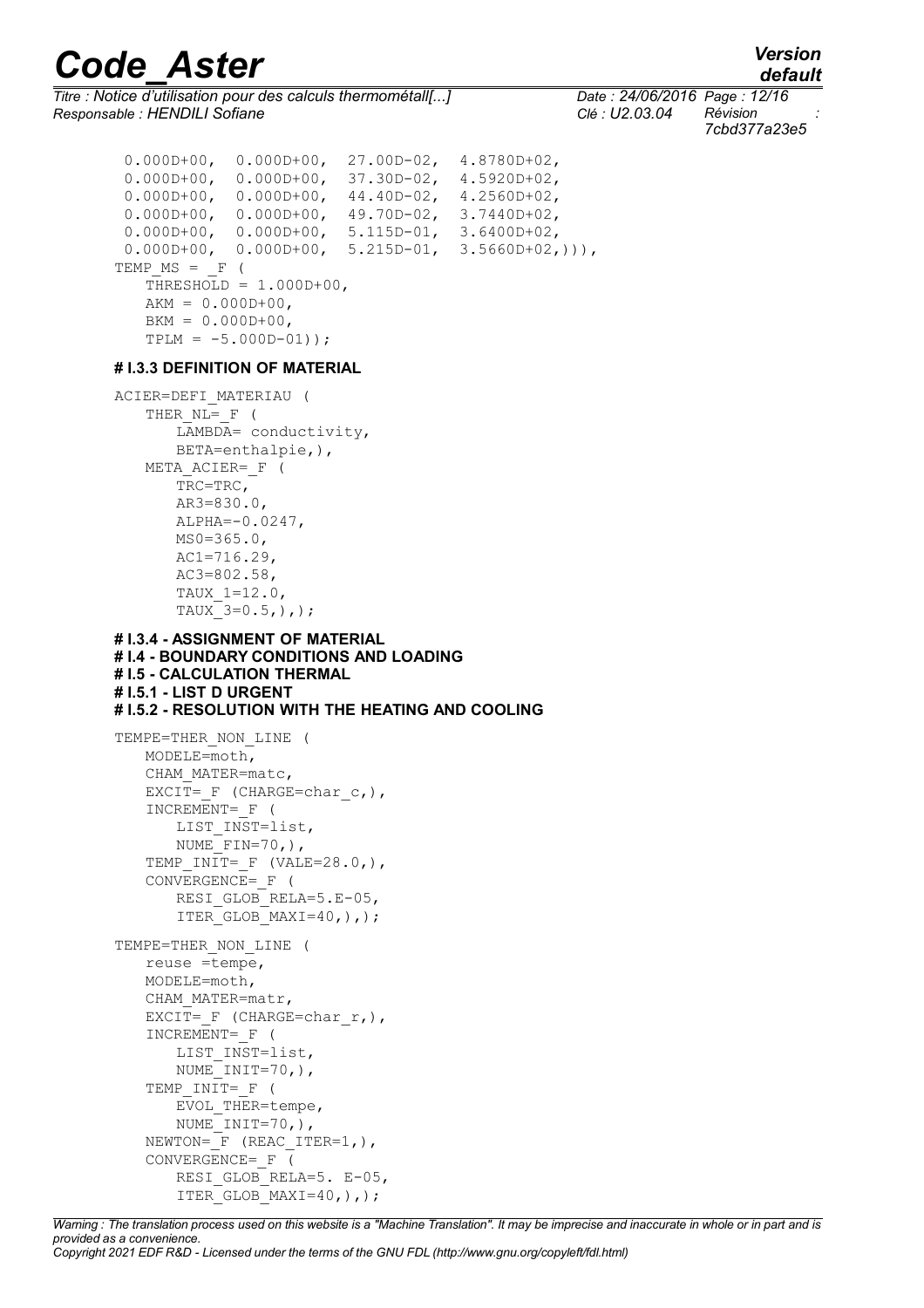*Titre : Notice d'utilisation pour des calculs thermométall[...] Date : 24/06/2016 Page : 13/16 Responsable : HENDILI Sofiane Clé : U2.03.04 Révision :*

*7cbd377a23e5*

**# I.6 - CALCULATION METALLURGICAL # I.6.1 - STARTING STATE METALLURGICAL #** 'v1' = Proportion of ferrite **#** 'v2' = Proportion of pearlite **#** 'v3' = Proportion of bainite **#** 'v4' = Proportion of martensite PHASINIT=CRÉA\_CHAMP ( OPERATION=' AFFE', TYPE CHAM=' CART VAR2 R', MAILLAGE=MAIL,  $A$ FFE=  $F$  (

 $\overline{\text{ALL}}$  = 'YES', NOM CMP =  $(V1', V2', V3', V3', V4',),$  $VALE = (0.61, 0.0, 0.39, 0.0, ))$ 

### **# I.6.2 - RESOLUTION METALLURGICAL**

```
TEMPE=CALC_META (
   reuse =TEMPE,
   MODELE=moth,
   CHAM_MATER=matr,
   RESULTAT=tempe,
   ETAT_INIT=_F (META_INIT_ELNO=phasinit,),
   COMPORTEMENT= F (RELATION=' ACIER',),);
```
**# II - CALCULATION MECHANICAL WITH AN ELASTOPLASTIC MODEL IN GREAT DEFORMATIONS WHICH TAKES INTO ACCOUNT THE PLASTICITY OF TRANSFORMATION AND THE RESTORATION D WORK HARDENING # II.1 DEFINITION OF THE MODEL**

```
MOMECA=AFFE_MODELE (
   MAILLAGE=MAIL,
   AFFE= F (
      TOUT=' OUI',
       PHENOMENE=' MECANIQUE',
       MODELISATION=' AXIS',),);
```
#### **# II.2 - DEFINITION OF MATERIAL**

### **# II.2.1 DEFINITION OF THE COEFFICIENTS ACCORDING TO THE TEMPERATURE**

- **#** Young modulus *E*
- **#** Coefficient fish *Nu*
- **#** Limits D elasticity of austenite  $\;Sy_a^{}$  , ferrite  $\;Sy_f^{}$  , bainite  $\;Sy_b^{}$  and of martensite  $\;Sy_m^{}$
- **#** function of multiphase plasticity for the elastic limit mixes
- **#** Slopes D work hardening for austenite  $\ H_{\scriptscriptstyle a}$  and for ferrite, bainite and martensite  $\ H_{\scriptscriptstyle f}$
- **#** Dilation coefficients for austenite *AlphaA*
- **#** and for ferrite, bainite and martensite *AlphaF*
- **#** Functions of plasticity of transformation for bainite and martensite *FzBM* , for ferrite *FzF* **# II.2.2 - DEFINITION OF MATERIAL**

```
ACIERM=DEFI_MATERIAU (
   ELAS META FO= F (
      E=E,
       NU=NU,
       F_ALPHA=ALPHAF,
       C_ALPHA=ALPHAA,
       PHASE REFE=' FROID',
       EPSF EPSC TREF=1.E-2,
       F1_SY=SY_F,
       F2 SY=SY F,
```
*Warning : The translation process used on this website is a "Machine Translation". It may be imprecise and inaccurate in whole or in part and is provided as a convenience.*

*Copyright 2021 EDF R&D - Licensed under the terms of the GNU FDL (http://www.gnu.org/copyleft/fdl.html)*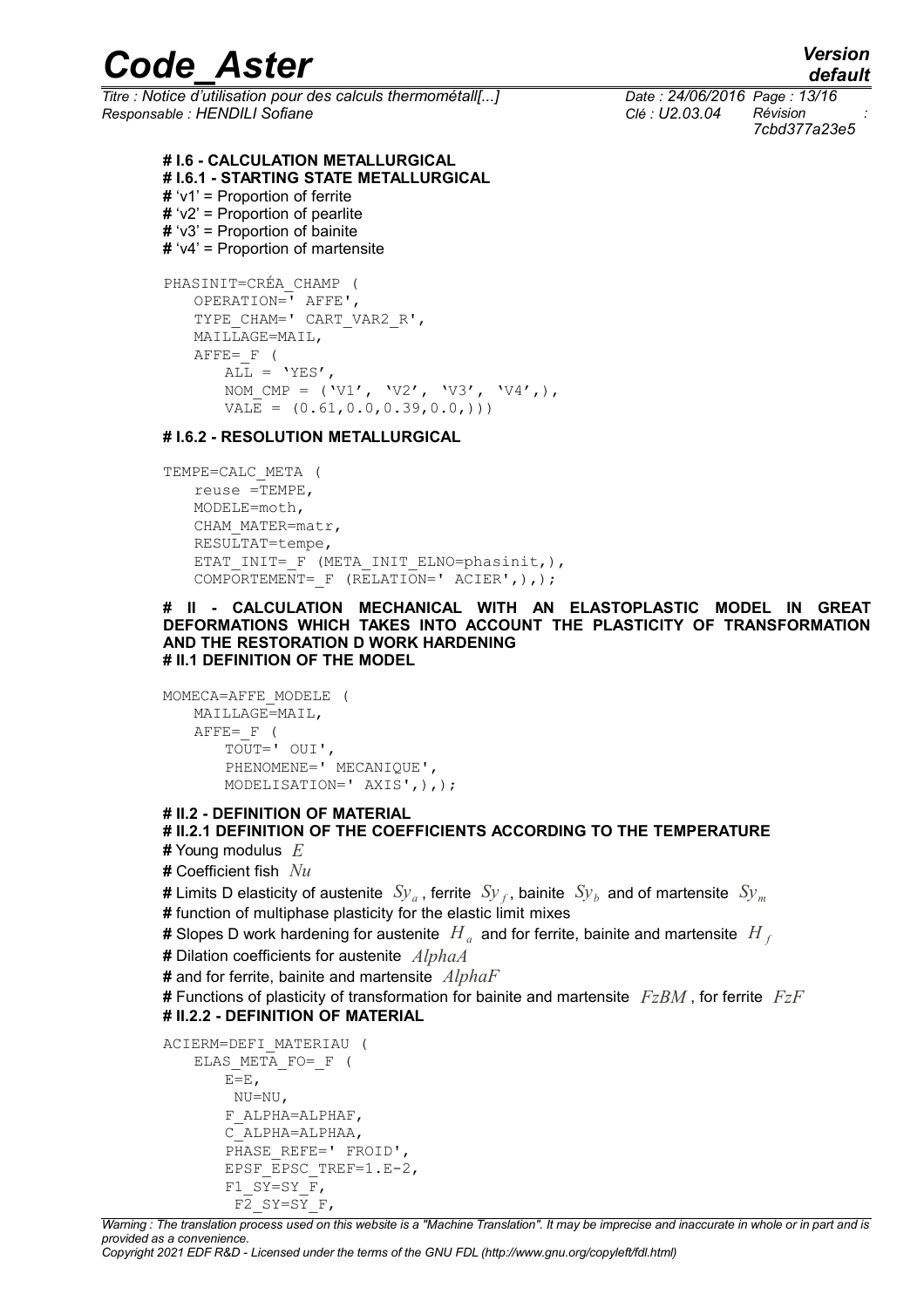*Titre : Notice d'utilisation pour des calculs thermométall[...] Date : 24/06/2016 Page : 14/16 Responsable : HENDILI Sofiane Clé : U2.03.04 Révision :*

*7cbd377a23e5*

*default*

F3\_SY=SY\_B,  $F4$ <sup> $SY=SY$ </sup> $M$ , C  $SY=SY\overline{A}$ ,  $ST$  MELANGE=MELANGE, ),  $META$  ECRO LINE=  $F$  ( F1 D SIGM EPSI=H F, F2 D SIGM EPSI=H F,  $F3$  D SIGM EPSI=H F,  $F4$ <sup>D</sup>SIGM\_EPSI=H\_F, C\_D\_SIGM\_EPSI=H\_A,), META  $PT=$   $F$  (  $F1$  $K=7$ . $E-11$ ,  $F2 K=7.E-11,$  $F3$  $K=7$ .  $E-11$ , F4\_K=7. E-11, F1 D F META=FZF, F2<sup>D</sup>F\_META=FZF, F3 D F META=FZBM, F4 D F META=FZBM, ),  $META$  RE=  $F$  (  $C$  F1 THETA=0.0, C\_F2\_THETA= $0.0$ ,  $C$  F3 THETA=0.0,  $C$  $F4$  $THETA=1.0$ ,  $F1$ <sup> $C$ THETA=0.0,</sup>  $F2$ <sup>-</sup>C<sup>-</sup>THETA=0.0,  $F3$ <sup>-</sup>C<sup>-</sup>THETA=0.0,  $F4-C$ THETA=0.0,),);

### **# II.2.3 - ASSIGNMENT OF MATERIAL**

```
CHMATM=AFFE_MATERIAU (
   MAILLAGE=MAIL,
   AFFE= F (
      TOUT=' OUI',
      MATER=ACIERM,
      TEMP REF=28.0,),);
```
**# II.3 - CONDITION LIMITING AND LOADING # ONE IMPOSES THE FIELD OF TEMPERATURE AND THE METALLURGICAL MAP OBTAINED OUT OF I # II.4 - CALCULATION MECHANICAL # II.4.1 - LIST D URGENT # II.4.2 - MECHANICAL RESOLUTION**

```
U=STAT_NON_LINE (
    MODELE=MOMECA,
   CHAM_MATER=CHMATM,
   EXCIT= F (CHARGE=CHMECA,),
   COMPORTEMENT=_F (
      RELATION=' META P_IL_PT_RE',
      RELATION KIT=' ACIER',
      DEFORMATION=' SIMO MIEHE',
      TOUT=' OUI',),
   INCREMENT=_F (LIST_INST=LISTM,),
   NEWTON= F (
      REAC_INCR=1,
      MATRICE=' TANGENTE',
      REAC ITER=5, ),
```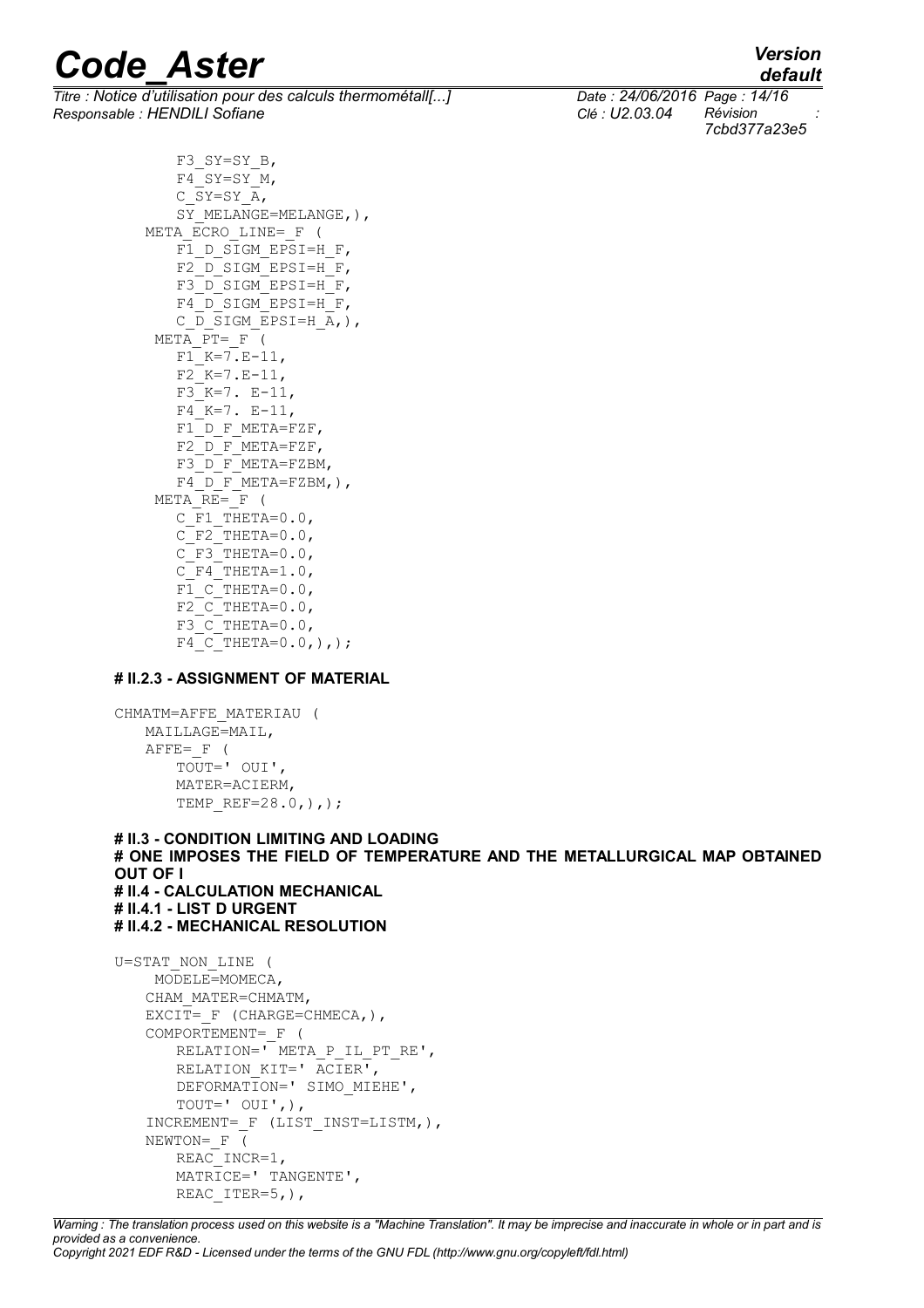*Titre : Notice d'utilisation pour des calculs thermométall[...] Date : 24/06/2016 Page : 15/16 Responsable : HENDILI Sofiane Clé : U2.03.04 Révision :*

RECH\_LINEAIRE=\_F (ITER\_LINE\_MAXI=3,), CONVERGENCE=  $F$  ( RESI GLOB RELA=5.E-06, ITER GLOB MAXI=34,),);

*7cbd377a23e5*

*default*